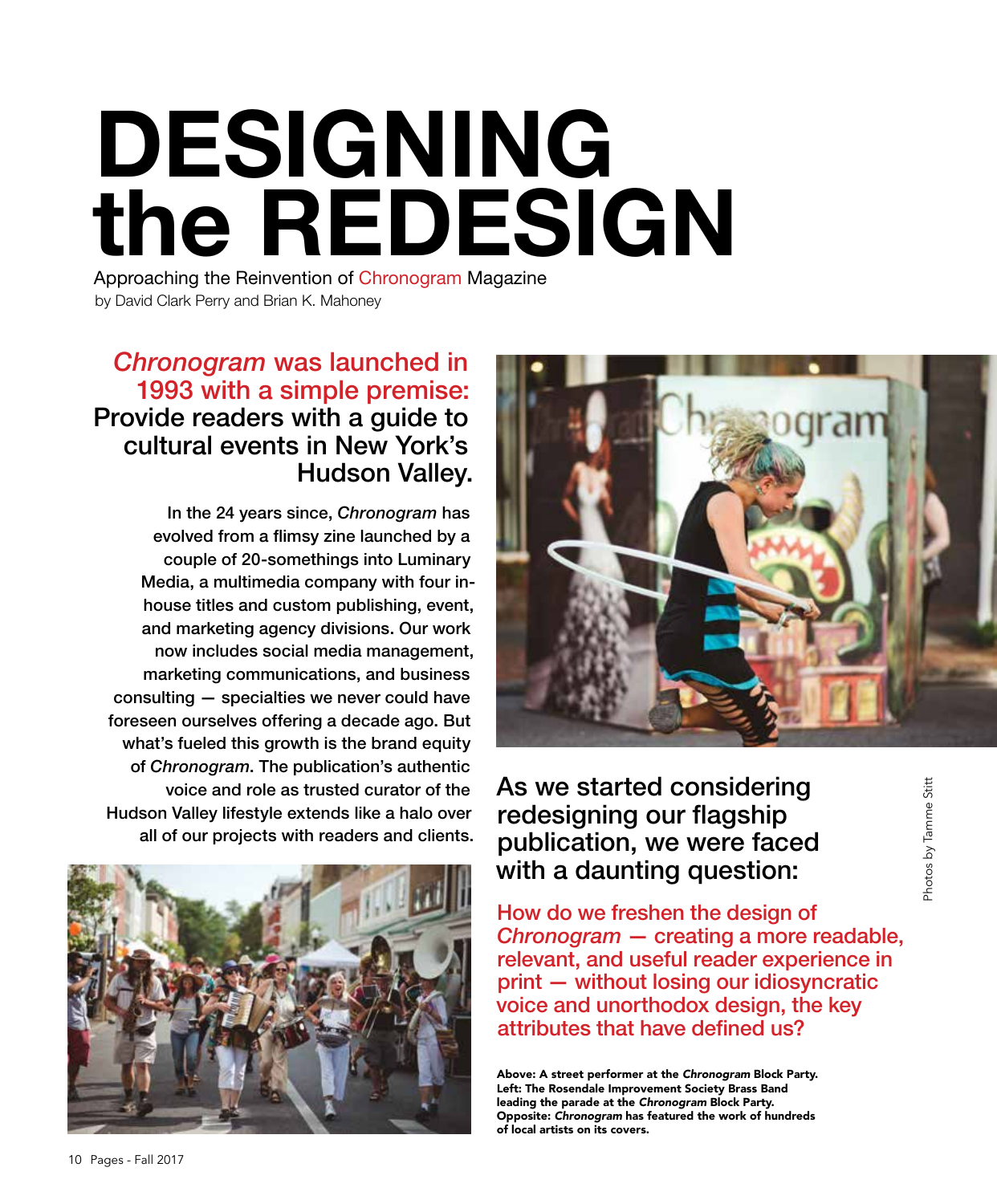#### Designing the Redesign

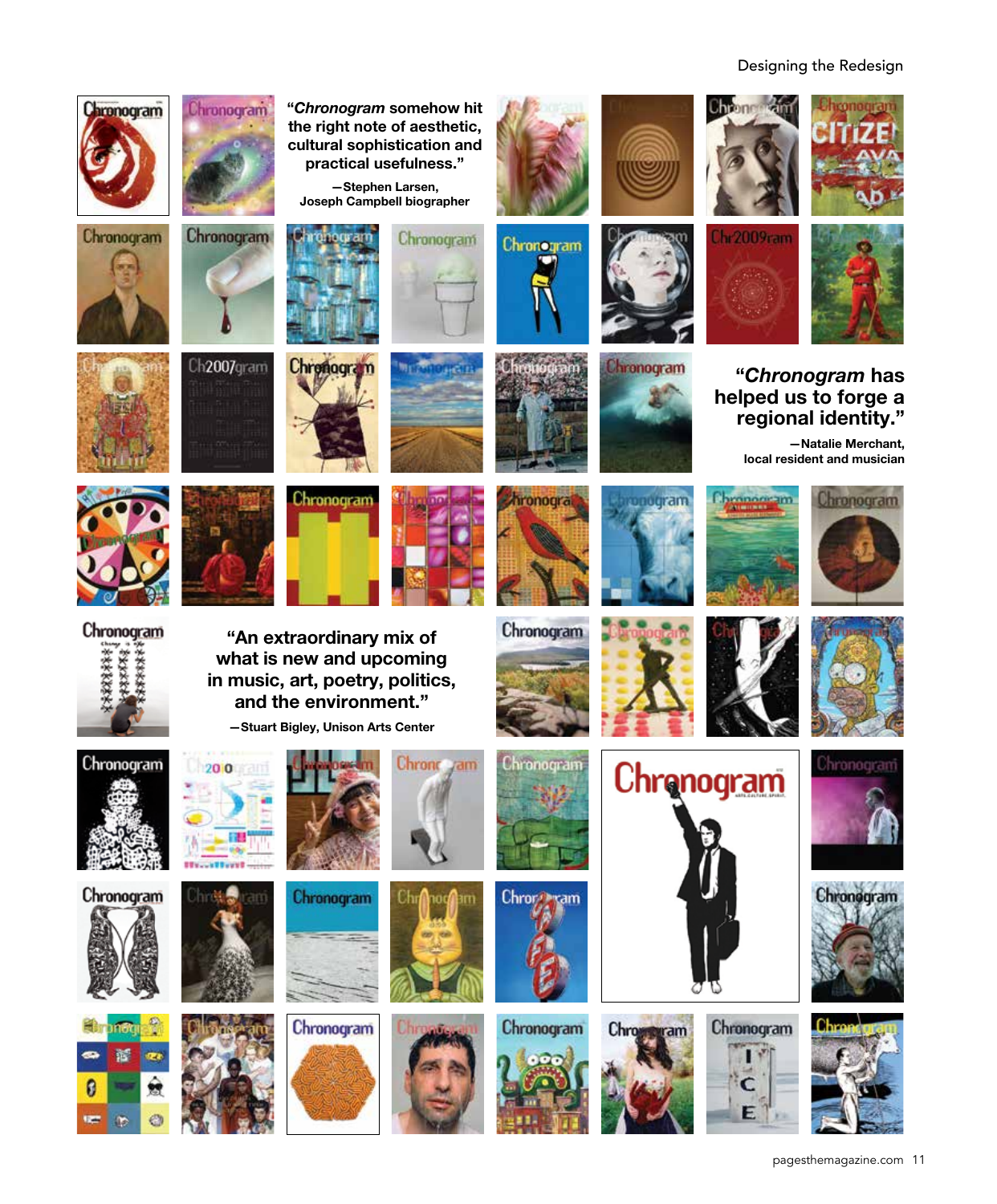Photo by Tamme Stitt

The *Chronogram* Block Party is an annual event celebrating the art and culture of the Hudson Valley and the magazine's community of readers. The day features musical and spoken word performances, art installations, food trucks, DIY art tent, and street performers. Held in front of Luminary Media's offices in Kingston, New York, more than 5,000 people attend each year.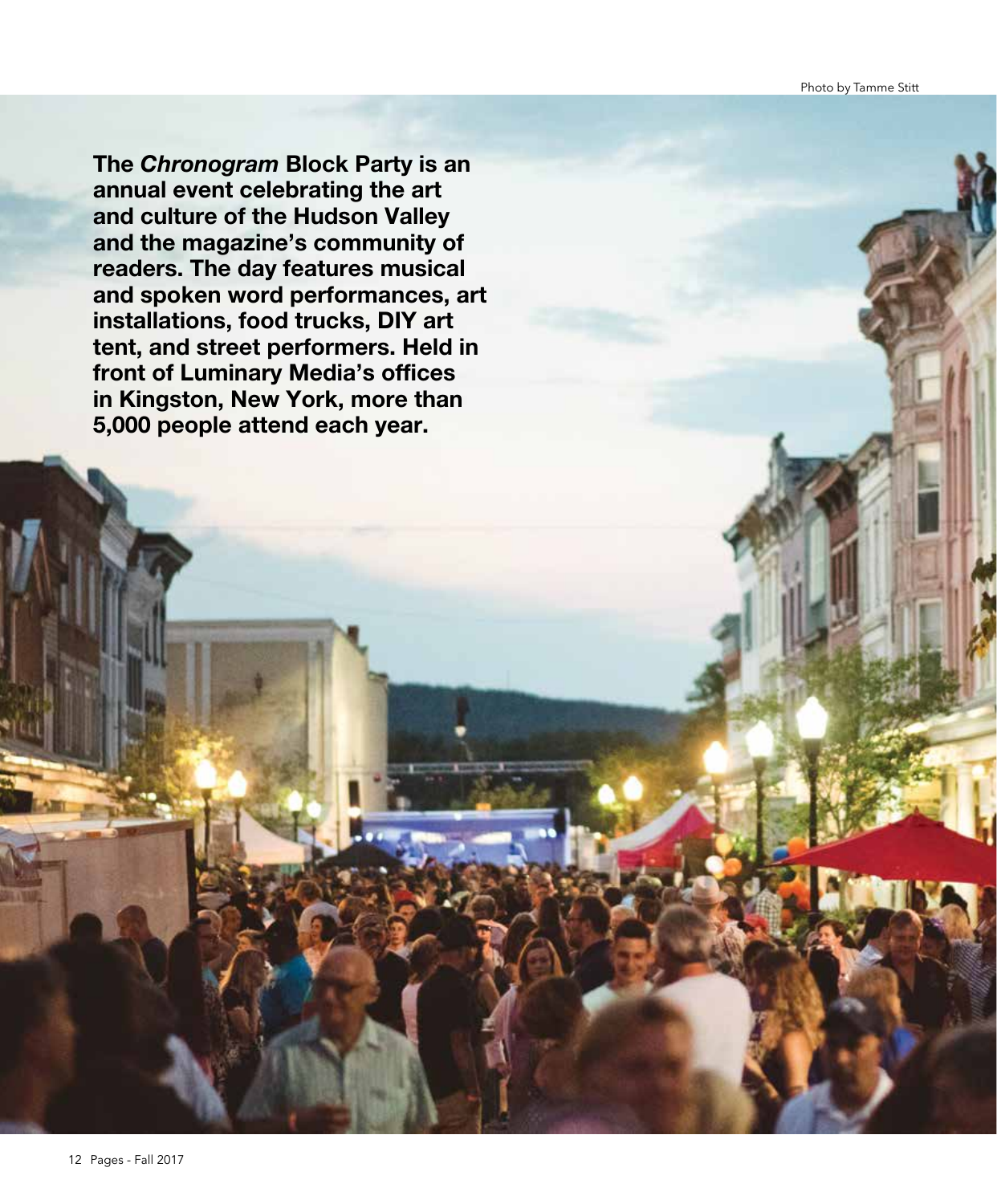#### Designing the Redesign



*Chronogram* has evolved through many small iterations. The first issue, in October/November 1993, was a Mad Libs-style flip book on newsprint. It was 72 pages, plus covers, and a compact 8 inches by 5 inches. (A size, one reader noted, that fits equally well in your back pocket or on the back of your toilet.) A year later, it morphed into a medium-sized book with a glossy cover, and then in 1999, into an oversized 10-inch by 13-inch full-color glossy. Since converting to this small tabloid format, we've made dozens of adjustments, changing a department layout here, a headline style there constantly reevaluating and tinkering with the details.



Left to right: The first issue of *Chronogram*, from October/November '93, was printed in a flip-book format and contained mostly event listings. The second iteration of the magazine was still small enough to fit in the back pocket of readers — or on the back of their toilets! In 1999, our new oversized format allowed room for dynamic layouts and photo spreads.

So why mess with a good thing?

We love what *Chronogram* has become: a storyteller about a particularly robust and evolving region full of artists, entrepreneurs, thinkers, and doers. And our reader surveys consistently indicate that the magazine's design and editorial are well-aligned with our readers and a kind of calling card for the region. A typical reader comment we get: "I was hesitant about moving out of Manhattan, but when I saw a copy of *Chronogram*, I knew I could live here."

We might have sat back and just read and reread our fan mail, but we got the itch to mess with a good thing. For the last year, we've been talking in earnest about a redesign — and not just tinkering. We've been envisioning and incubating a wholesale, start-from-scratch, throw-the-baby-out-with-the-bathwater redesign. And this is the single question that has driven us: "How do we tell more stories, more engagingly?"

In the early stages of our process, all options were open. Would we create a new logo? Change the column grid? Throw out long-running departments? Eliminate the calendar listings, the foundation of the magazine for 24 years? Ideas we would never have considered even a few years ago now seemed plausible, even exciting. Here are several of the changes we landed on and implemented that have significantly impacted our magazine's look and feel.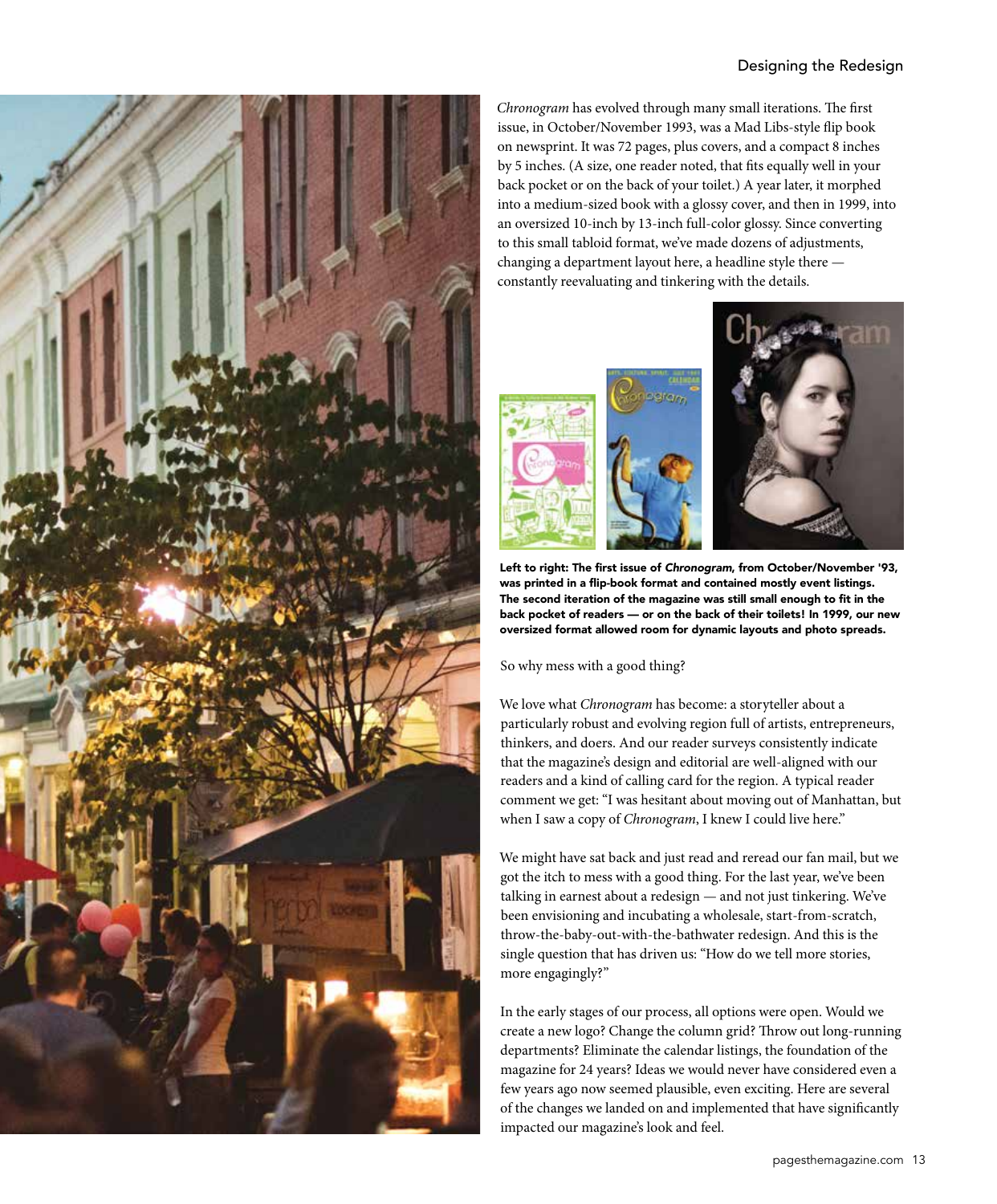## **Type**

One of our long-standing desires was to use the classic font, Helvetica, as the defining font of the magazine. The subject of much design debate (there's even a documentary on the typeface that explores all sides of the issue), Helvetica has always resonated with us. It was a heavy influence on our previous sans serif font, Swiss 721 BT, so there has always been a taste of it in our pages. But we felt that going strong and central with it would provide an anchoring contrast to the more playful fonts we want to incorporate into features, callouts, and pull quotes.

A common piece of feedback we get from our reader surveys is that our body type is hard to read. We surveyed a wide range of magazines to see how they handle body type, and after experimenting with the impact on word count, we transitioned from Sabon to a heavier-bodied font, Caslon, and decreased the leading.

We also went from a two- to three-column text grid where possible. With a magazine of *Chronogram*'s dimensions, a two-column format is a bit wide, but half-page vertical ads sometimes necessitate running content in the adjacent space. To avoid the wide standard text column, we designed sidebars to run in one of these columns and to be readily identified as editorial whether they appear within an article or alongside ads. Sidebar type is larger and utilizes lists, bullet points, and bolder type treatments.

When story length necessitates running text in ad-adjacent spaces, we use a range of pull quote and callout options that add dynamics to the column rather than running photos that will compete with the graphic, visual ads.

#### **White Space**

Iceland – 53.2 pounds per year USA – 34.1 pounds per year

"I was the

stretch of

Canada.

They say a picture is worth a thousand words. How much is white space worth? To us, it's worth *a lot* as a design element, and we looked for a variety of ways to make more of it possible. As underrated as the silence between musical notes, white space is the canvas upon which the page elements exist. Over the years, some of our layouts became crammed with type, images, rules, info boxes, and icons — too noisy. We sought to strip out the nonessentials and let the pages breathe.

We systematically reviewed our word counts for each section and made judicious cuts. Over the years, we had experienced "word count creep" with many writers pushing up against an already crowded space. Resetting the dials on word count was a useful exercise in seeing what was really necessary for each section. Cutting 100 words from one-page stories, for example, made a big difference in the perception of spaciousness on the page. The cuts enable more easily digestible content and the space for callout boxes that point readers toward our website for more information and multimedia content. (Keeping writers to the lower word counts will be an ongoing effort!)

We looked at white space in relation to our images as well. There's certainly a power in running full-bleed images, especially in a 10-inch by 13-inch format, but that treatment loses its effectiveness if it isn't contrasted with smaller, in-frame images. An image doesn't always need to be large to have an impact — just look at postage stamps or anything you see on your iPhone. It's simply a matter of choosing the right image and then using a layout that directs the reader's attention effectively.

THE GIST OF WHAT YOU MAY HAVE MISSED

Compiled by Jessica Jones and Jake Swain

much reliance should be placed on canine sniffing skills were raised after an appeal by Larry Bentley Jr. of St. Louis, who is serving 20 years for cocaine possession. He argued that the search of his car by Bloomington police during a traffic stop was illegally triggered by Lex, a 10-yearold Belgian Malinois. Throughout his career, Lex has signaled 93 percent of the time that drugs were present; he was wrong in more than 40 percent of cases. The court upheld Bentley's conviction in part because other indications at the traffic stop may have separately justified a search but expressed concerns that Lex's overall performance likely rose just above minimally acceptable levels according to criteria laid out by the Supreme Court. *Source: Associated Press* 

Five organizations have been awarded medical marijuana licenses by the New York State Health Department. Each organization plans to open four dispensaries statewide, including in New York City, and are required to be doing business within six months. Outlets are planned to open up in the Bronx, Queens, Nassau County, Albany County, and Long Island—just to name a few. The Compassionate Care Act, signed by Governor Cuomo in 2014, authorizes the five marijuana dispensers to do business, who were chosen out of a pool of 43 companies after a rigorous review of prospective purveyors. To some, like health commissioner Dr. Howard A. Zucker, the Health Departments decision marks a "major milestone" in the state's medical marijuana program. Others, however, believe the plan is too small to reach the thousands of potential patients that will have to travel huge distances for their medicine—an unrealistic prospect for the disabled or terminally ill. *Source: New York Times*

Board members of the Delaware County Fair refused to ban Confederate flag sales in August. The flag has become an increasingly controversial symbol associated with the white supremacist movement. The mass shooting at a Methodist church in Charleston, South Carolina, this June by Dylann Roof, who had posted a racist manifesto as well as photos of the Confederate flag on a website, triggered debate on its modern display. The flag has since been removed from South Carolina's statehouse and many national retailers such as Wal-Mart have stopped selling anything associated with the flag; the New York State Fair banned sale of the flag this summer. Leslie Kauffman, a 4-H Club leader and co-superintendent of the rabbit barn at the fair, requested that the Delaware Valley Agricultural Society, the governing body of the Delaware County Fair, ban the flag. "The more of them, the better," replied Director Norm Kirkpatrick; other directors cited the flag's historical relevance in their refusal to ban its sale, as well as the fact that it would be impossible to ban the flags, as vendor contracts for the fair were signed several months prior to the event. *Source: Watershed Post*

REBELS VS YANKS

4:20



Before and after examples of our While You Were Sleeping department. With the redesign, we sought to eliminate walls of words and add in white space, additional entry points, and dynamic type elements.

Opposite: Before and after examples of event listings. We replaced multiple pages of textheavy event listings with select event spotlights (like the one pictured here) and prompts to visit our website for a comprehensive database of events.